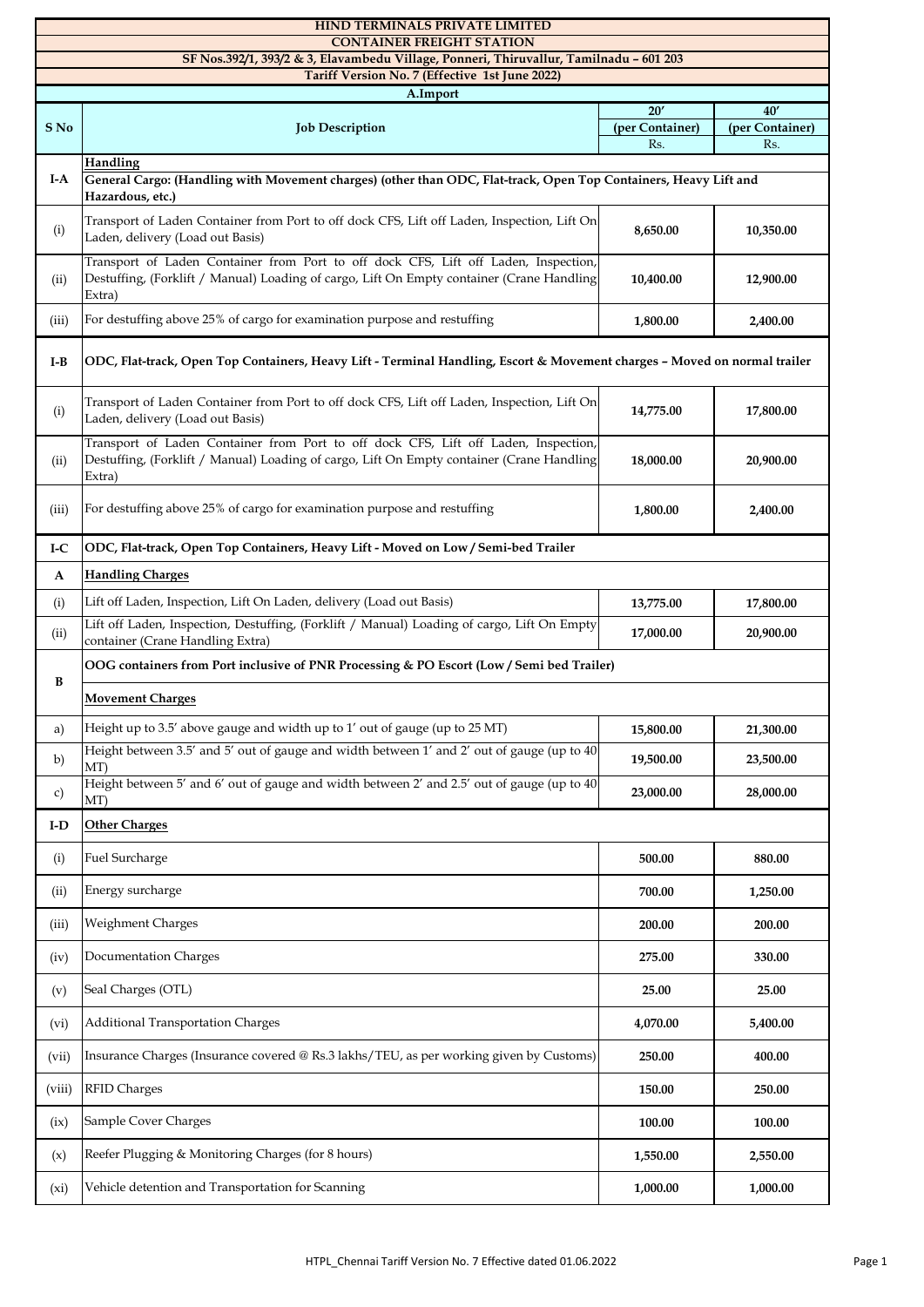|                                                                                        | <b>HIND TERMINALS PRIVATE LIMITED</b><br><b>CONTAINER FREIGHT STATION</b> |                                                                                                                |             |             |  |  |  |
|----------------------------------------------------------------------------------------|---------------------------------------------------------------------------|----------------------------------------------------------------------------------------------------------------|-------------|-------------|--|--|--|
| SF Nos.392/1, 393/2 & 3, Elavambedu Village, Ponneri, Thiruvallur, Tamilnadu - 601 203 |                                                                           |                                                                                                                |             |             |  |  |  |
| Tariff Version No. 7 (Effective 1st June 2022)                                         |                                                                           |                                                                                                                |             |             |  |  |  |
|                                                                                        |                                                                           |                                                                                                                |             |             |  |  |  |
| <b>Storage</b>                                                                         |                                                                           |                                                                                                                |             |             |  |  |  |
|                                                                                        | п                                                                         | Import Containers/Cargo Storage (other than ODC, Flat-track, Open<br>Top Containers, Heavy Lift and Hazardous) | Rs. Per day | Rs. Per day |  |  |  |
| Slab <sub>1</sub>                                                                      |                                                                           | If Containers are not moved within 2 days from the date of arrival the<br>following charges will be applicable |             |             |  |  |  |
|                                                                                        |                                                                           | 3rd to $6^{th}$ day<br>- Per Day                                                                               | 650.00      | 1,300.00    |  |  |  |
|                                                                                        | Slab <sub>2</sub>                                                         | $7th$ to $10th$ day - Per Day                                                                                  | 800.00      | 1,600.00    |  |  |  |
|                                                                                        | Slab <sub>3</sub>                                                         | $11^{\text{th}}$ to $15^{\text{th}}$ day - Per Day                                                             | 1,150.00    | 2,300.00    |  |  |  |
|                                                                                        | Slab <sub>4</sub>                                                         | $16^{th}$ to $20^{th}$ day - per Day                                                                           | 1,750.00    | 3,500.00    |  |  |  |
|                                                                                        | Slab <sub>5</sub>                                                         | $21st$ to $30th$ day – per Day                                                                                 | 2,200.00    | 4,400.00    |  |  |  |
| Slab 6                                                                                 |                                                                           | $31st$ to 60 <sup>th</sup> day – per Day                                                                       | 3,200.00    | 6,400.00    |  |  |  |
| Slab <sub>7</sub>                                                                      |                                                                           | $61st$ to 90 <sup>th</sup> day – per Day                                                                       | 3,500.00    | 7,000.00    |  |  |  |
|                                                                                        | Slab <sub>8</sub>                                                         | $91st$ to $120th$ day – per Day                                                                                | 4,000.00    | 8,000.00    |  |  |  |
|                                                                                        | Slab 9                                                                    | $121st$ day onwards - per Day                                                                                  | 5,000.00    | 10,000.00   |  |  |  |
|                                                                                        |                                                                           | For all Hazardous & Reefer Cargo: 25% extra on all types of Handling and Storage tariff.                       |             |             |  |  |  |
| For all 45' containers: 25% extra on 40' Handling and Storage tariff.                  |                                                                           |                                                                                                                |             |             |  |  |  |
|                                                                                        |                                                                           | For all other cargoes, charges will be on a case-to-case basis.                                                |             |             |  |  |  |
| Crane charges, if required, will be charged extra.                                     |                                                                           |                                                                                                                |             |             |  |  |  |
|                                                                                        |                                                                           | For all OOG consignments: 100% extra on storage charges on II.                                                 |             |             |  |  |  |
|                                                                                        |                                                                           | <b>GENERAL</b>                                                                                                 | Rs.         | Rs.         |  |  |  |
| a)                                                                                     |                                                                           | Lift Off / Lift On Charges (per Move) Laden                                                                    | 750.00      | 1,000.00    |  |  |  |
| b)                                                                                     | Empty                                                                     |                                                                                                                | 200.00      | 350.00      |  |  |  |
| c)                                                                                     |                                                                           | Shifting within CFS - Laden Containers                                                                         | 600.00      | 1,000.00    |  |  |  |
| d)                                                                                     |                                                                           | Empty to HTPL Empty Plot after destuffing at CFS                                                               | 1,200.00    | 2,400.00    |  |  |  |
| $\epsilon$                                                                             |                                                                           | Destuff Empty Container Storage Charges                                                                        |             |             |  |  |  |
|                                                                                        | First 3 days                                                              |                                                                                                                | Free        | Free        |  |  |  |
|                                                                                        | $4th$ to 30 <sup>th</sup> day                                             | - per Day                                                                                                      | 100.00      | 200.00      |  |  |  |
|                                                                                        | From 31 <sup>st</sup> day onwards - per Day                               |                                                                                                                | 200.00      | 300.00      |  |  |  |
| f)                                                                                     | <b>Auction Cargo</b>                                                      |                                                                                                                |             |             |  |  |  |
|                                                                                        |                                                                           | Handling Charges and Delivery Expenses per Container                                                           | 7,500.00    |             |  |  |  |

UCC processing Charges *GST and other statutory charges as applicable will be extra* **5,000.00**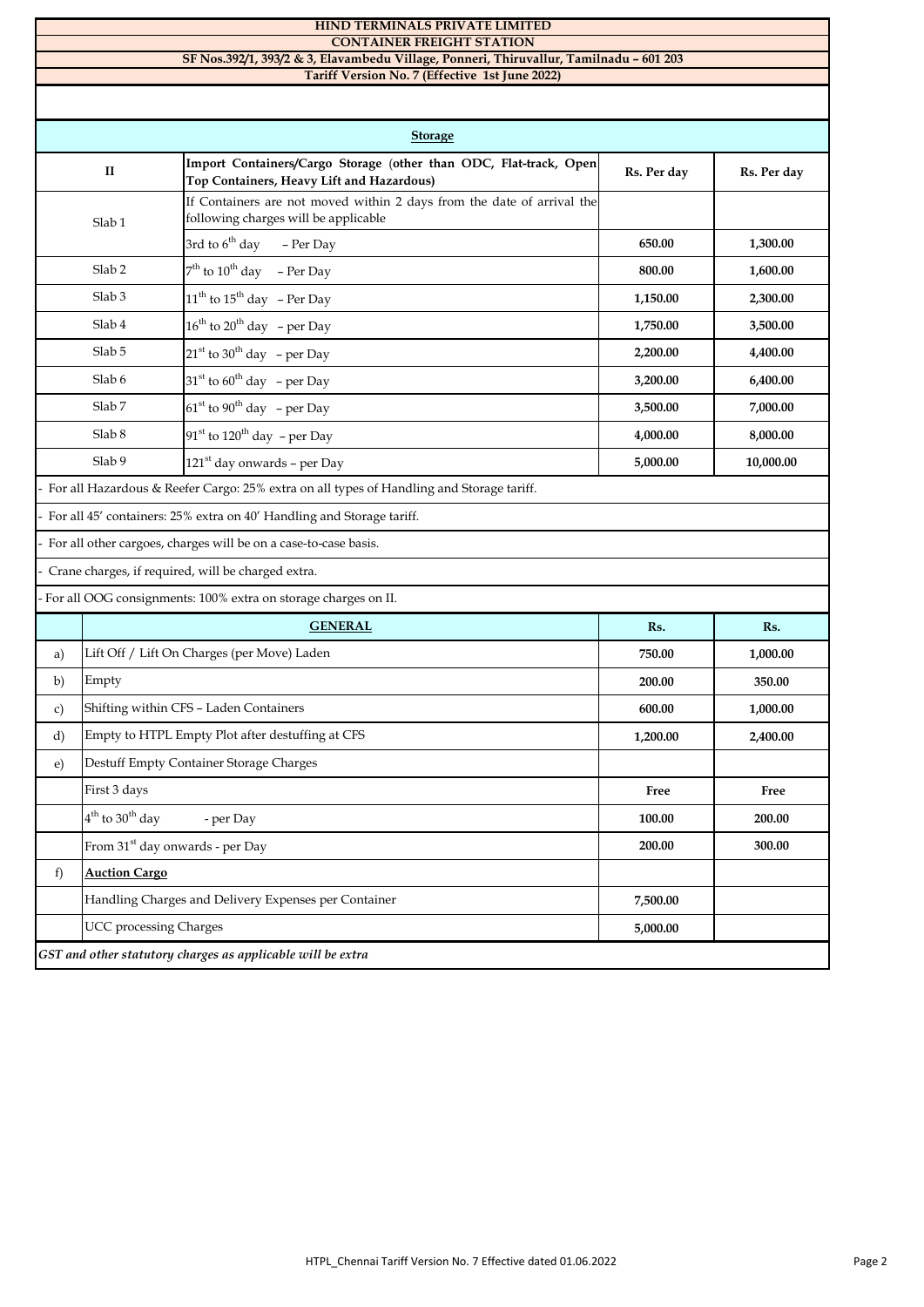## **HIND TERMINALS PRIVATE LIMITED**

## **CONTAINER FREIGHT STATION SF Nos.392/1, 393/2 & 3, Elavambedu Village, Ponneri, Thiruvallur, Tamilnadu – 601 203**

**Tariff Version No. 7 (Effective 1st June 2022)**

| <b>HIND TERMINALS PRIVATE LIMITED</b> |                                                                                                                     |                                    |                        |  |  |
|---------------------------------------|---------------------------------------------------------------------------------------------------------------------|------------------------------------|------------------------|--|--|
| <b>B.</b> Export                      |                                                                                                                     |                                    |                        |  |  |
|                                       |                                                                                                                     | 20'                                | 40'                    |  |  |
| S No                                  | <b>Job Description</b>                                                                                              | (per Container)<br>Rs.             | (per Container)<br>Rs. |  |  |
|                                       | <b>GENERAL CARGO:</b>                                                                                               |                                    |                        |  |  |
| <b>III-A</b>                          | Stuffing                                                                                                            |                                    |                        |  |  |
| a)                                    | On Wheel - Manual                                                                                                   | 2,500.00                           | 3,600.00               |  |  |
|                                       | On Wheel - Mechanical (for 3 Ton Forklift only) (Special Equipment if any Extra)                                    | 3,000.00                           | 4,200.00               |  |  |
| b)                                    | Unloading from truck stacking in Open yard stuffing into Container - Manual                                         | 3,000.00                           | 4,500.00               |  |  |
|                                       | Unloading from truck stacking in Open yard stuffing into Container - Mechanical (Special<br>Equipment if any Extra) | 3,500.00                           | 5,200.00               |  |  |
| c)                                    | Additional charges for Special type of cargo like Coconut Fibre / Coconut Pith / Cotton<br><b>Bales</b>             | 1,000.00                           | 2,000.00               |  |  |
| III-B                                 | <b>Storage Charges</b>                                                                                              |                                    |                        |  |  |
| a)                                    | <b>Covered Warehouse</b>                                                                                            |                                    |                        |  |  |
|                                       | First 5 days                                                                                                        | Free                               | Free                   |  |  |
|                                       | $6^{th}$ to $10^{th}$ day<br>- per Day                                                                              | 150.00                             | 207.00                 |  |  |
|                                       | From 11 <sup>th</sup> day onwards - per Day                                                                         | 200.00                             | 270.00                 |  |  |
| b)                                    | Open Warehouse                                                                                                      | Rs.15.00 / MT/week or Part thereof |                        |  |  |
| $III-C$                               | <b>Granite</b>                                                                                                      |                                    |                        |  |  |
| $\mathbf{1}$                          | Unloading, Stacking, Stuffing                                                                                       | 7,500.00                           |                        |  |  |
| 2                                     | <b>Storage Charges</b>                                                                                              |                                    |                        |  |  |
| a)                                    | Granite Blocks stored at Open Yard<br>First 7 Days                                                                  | Free                               |                        |  |  |
|                                       | 8 <sup>th</sup> to 15 <sup>th</sup> day - Per Day                                                                   | 250.00                             |                        |  |  |
|                                       | From 16 <sup>th</sup> day onwards - Per Day                                                                         | 350.00                             |                        |  |  |
| b)                                    | Open Yard - Break Bulk Shipment (on cargo not stuffed/shut-out/removed without<br>stuffing)                         | Rs.5 per MT / per week             |                        |  |  |
| $III-D$                               | For heavy cargoes like Machines etc. and high value cargo, charges will be extra                                    |                                    |                        |  |  |
| $III-E$                               | Shut Out Cargo (In and Out) Minimum ` 225<br>a)                                                                     | Rs.85 / MT / Operation             |                        |  |  |
|                                       | b) Storage Charges (no Free days)                                                                                   | Rs.30 / MT / day                   |                        |  |  |
| $\text{III-F}$                        | <b>Self Sealing &amp; Central Excise Containers</b>                                                                 |                                    |                        |  |  |
| a)                                    | i) On Wheel Inspection                                                                                              | 1000.00                            | 1,700.00               |  |  |
|                                       | ii) Ground Inspection                                                                                               | 1500.00                            | 2,100.00               |  |  |
| b)                                    | First 5 days<br>Storage                                                                                             | Free                               | Free                   |  |  |
|                                       | $6^{\text{th}}$ to $10^{\text{th}}$ day<br>- per Day                                                                | 125.00                             | 250.00                 |  |  |
|                                       | $11th$ to 30 <sup>th</sup> day<br>- per Day                                                                         | 250.00                             | 500.00                 |  |  |
|                                       | From 31 <sup>st</sup> day onwards - per Day                                                                         | 500.00                             | 1,000.00               |  |  |
| $\mathbf{III}\text{-}\mathbf{G}$      | <b>Other Charges for Export Activity</b>                                                                            |                                    |                        |  |  |
| a)                                    | <b>RFID Charges</b>                                                                                                 | 150.00                             | 250.00                 |  |  |
| b)                                    | Samples Cover Charges                                                                                               | 100.00                             | 100.00                 |  |  |
| c)                                    | Weighment Charges                                                                                                   | 200.00                             | 200.00                 |  |  |
| d)                                    | Customs Seal Charges (OTL)                                                                                          | 25.00                              | 25.00                  |  |  |